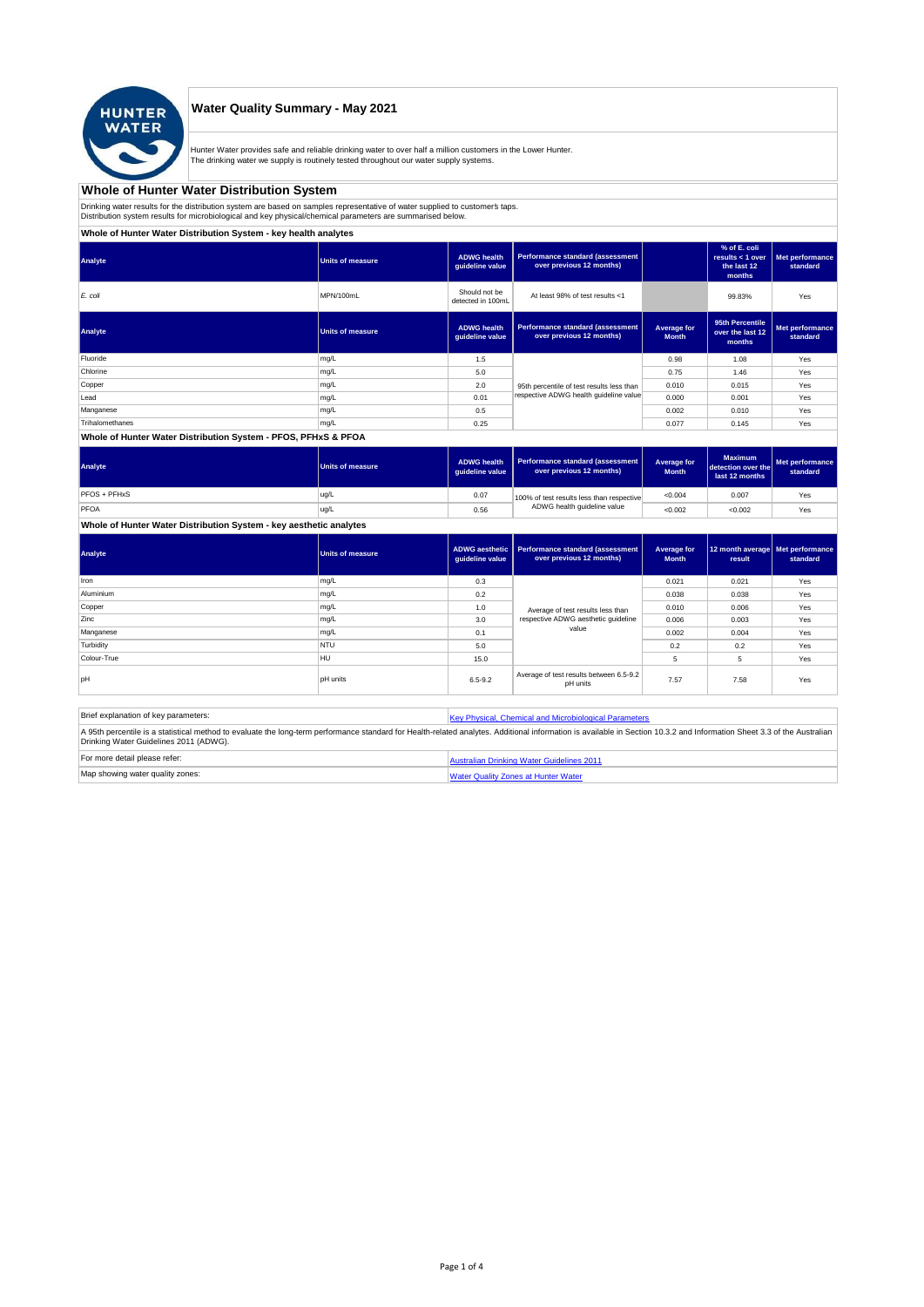# **Water Quality Zones**

| Anna Bay and Nelson Bay Zone - key health analytes |                  |                                       |                                                                     |                             |                                                           |                             |
|----------------------------------------------------|------------------|---------------------------------------|---------------------------------------------------------------------|-----------------------------|-----------------------------------------------------------|-----------------------------|
| Analyte                                            | Units of measure | <b>ADWG health</b><br>guideline value | <b>Performance standard (assessment</b><br>over previous 12 months) |                             | % of E. coli<br>results < 1 over<br>the last 12<br>months | Met performance<br>standard |
| E. coli                                            | MPN/100mL        | Should not be<br>detected in 100mL    | At least 98% of test results <1                                     |                             | 100.00%                                                   | Yes                         |
| Analyte                                            | Units of measure | <b>ADWG health</b><br>guideline value | Performance standard (assessment<br>over previous 12 months)        | Average for<br><b>Month</b> | 95th Percentile<br>over the last 12<br>months             | Met performance<br>standard |
| Fluoride                                           | mg/L             | 1.5                                   |                                                                     | 1.00                        | 1.09                                                      | Yes                         |
| Chlorine                                           | mg/L             | 5.0                                   |                                                                     | 0.68                        | 2.06                                                      | Yes                         |
| Copper                                             | mg/L             | 2.0                                   | 95th percentile of test results less than                           | 0.019                       | 0.021                                                     | Yes                         |
| Lead                                               | mg/L             | 0.01                                  | respective ADWG health quideline value                              | 0.000                       | 0.000                                                     | Yes                         |
| Manganese                                          | mg/L             | 0.5                                   |                                                                     | 0.002                       | 0.008                                                     | Yes                         |
| Trihalomethanes                                    | mg/L             | 0.25                                  |                                                                     | 0.052                       | 0.102                                                     | Yes                         |

**Anna Bay and Nelson Bay Zone - PFOS, PFHxS & PFOA**

| Analyte      | Units of measure | <b>ADWG health</b><br>quideline value | Performance standard (assessment<br>over previous 12 months) | <b>Average for</b><br><b>Month</b> | <b>Maximum</b><br>detection over the<br>last 12 months | Met performance<br>standard |
|--------------|------------------|---------------------------------------|--------------------------------------------------------------|------------------------------------|--------------------------------------------------------|-----------------------------|
| PFOS + PFHxS | ug/L             | 0.07                                  | 100% of test results less than respective                    | < 0.004                            | < 0.004                                                | Yes                         |
| PFOA         | ug/L             | 0.56                                  | ADWG health guideline value                                  | < 0.002                            | < 0.002                                                | Yes                         |

**Anna Bay and Nelson Bay Zone - key aesthetic analytes**

| Analyte     | Units of measure | ADWG aesthetic  <br>guideline value | Performance standard (assessment<br>over previous 12 months) | Average for<br><b>Month</b> | 12 month average   Met performance<br>result | standard |
|-------------|------------------|-------------------------------------|--------------------------------------------------------------|-----------------------------|----------------------------------------------|----------|
| Iron        | mg/L             | 0.3                                 |                                                              | 0.020                       | 0.023                                        | Yes      |
| Aluminium   | mg/L             | 0.2                                 |                                                              | 0.034                       | 0.036                                        | Yes      |
| Copper      | mg/L             | 1.0                                 | Average of test results less than                            | 0.019                       | 0.009                                        | Yes      |
| Zinc        | mg/L             | 3.0                                 | respective ADWG aesthetic quideline                          | 0.004                       | 0.003                                        | Yes      |
| Manganese   | mg/L             | 0.1                                 | value                                                        | 0.002                       | 0.003                                        | Yes      |
| Turbidity   | <b>NTU</b>       | 5.0                                 |                                                              | 0.2                         | 0.2                                          | Yes      |
| Colour-True | HU               | 15.0                                |                                                              |                             | 5                                            | Yes      |
| pH          | <b>pH</b> units  | $6.5 - 9.2$                         | Average of test results between 6.5-9.2<br>pH units          | 7.46                        | 7.52                                         | Yes      |

**Chichester Zone - key health analytes**

| Analyte         | <b>Units of measure</b> | <b>ADWG health</b><br>guideline value | Performance standard (assessment<br>over previous 12 months) |                             | % of E. coli<br>results $<$ 1 over<br>the last 12<br>months | Met performance<br>standard |
|-----------------|-------------------------|---------------------------------------|--------------------------------------------------------------|-----------------------------|-------------------------------------------------------------|-----------------------------|
| E. coli         | MPN/100mL               | Should not be<br>detected in 100mL    | At least 98% of test results <1                              |                             | 99.79%                                                      | Yes                         |
| Analyte         | Units of measure        | <b>ADWG health</b><br>guideline value | Performance standard (assessment<br>over previous 12 months) | Average for<br><b>Month</b> | 95th Percentile<br>over the last 12<br>months               | Met performance<br>standard |
| Fluoride        | mg/L                    | 1.5                                   |                                                              | 0.93                        | 1.00                                                        | Yes                         |
| Chlorine        | mg/L                    | 5.0                                   |                                                              | 0.94                        | 1.32                                                        | Yes                         |
| Copper          | mg/L                    | 2.0                                   | 95th percentile of test results less than                    | 0.004                       | 0.027                                                       | Yes                         |
| Lead            | mg/L                    | 0.01                                  | respective ADWG health quideline value                       | 0.000                       | 0.001                                                       | Yes                         |
| Manganese       | mg/L                    | 0.5                                   |                                                              | 0.002                       | 0.008                                                       | Yes                         |
| Trihalomethanes | mg/L                    | 0.25                                  |                                                              | 0.058                       | 0.144                                                       | Yes                         |

**Chichester Zone - PFOS, PFHxS & PFOA**

| Analyte                                  | Units of measure | <b>ADWG health</b><br>auideline value | <b>Performance standard (assessment</b><br>over previous 12 months) | Average for<br><b>Month</b> | <b>Maximum</b><br>detection over the<br>last 12 months | Met performance<br>standard |
|------------------------------------------|------------------|---------------------------------------|---------------------------------------------------------------------|-----------------------------|--------------------------------------------------------|-----------------------------|
| PFOS + PFHxS                             | ug/L             | 0.07                                  | 100% of test results less than respective                           | < 0.004                     | 0.006                                                  | Yes                         |
| PFOA                                     | ug/L             | 0.56                                  | ADWG health guideline value                                         | < 0.002                     | < 0.002                                                | Yes                         |
| Chichester Zone - key aesthetic analytes |                  |                                       |                                                                     |                             |                                                        |                             |

| Analyte     | <b>Units of measure</b> | ADWG aesthetic<br>guideline value | <b>Performance standard (assessment</b><br>over previous 12 months) | Average for<br><b>Month</b> | 12 month average   Met performance<br>result | standard |
|-------------|-------------------------|-----------------------------------|---------------------------------------------------------------------|-----------------------------|----------------------------------------------|----------|
| Iron        | mg/L                    | 0.3                               |                                                                     | 0.017                       | 0.019                                        | Yes      |
| Aluminium   | mg/L                    | 0.2                               |                                                                     | 0.034                       | 0.040                                        | Yes      |
| Copper      | mg/L                    | 1.0                               | Average of test results less than                                   | 0.004                       | 0.008                                        | Yes      |
| Zinc        | mg/L                    | 3.0                               | respective ADWG aesthetic quideline                                 | 0.003                       | 0.003                                        | Yes      |
| Manganese   | mg/L                    | 0.1                               | value                                                               | 0.002                       | 0.003                                        | Yes      |
| Turbidity   | <b>NTU</b>              | 5.0                               |                                                                     | 0.2                         | 0.2                                          | Yes      |
| Colour-True | <b>HU</b>               | 15.0                              |                                                                     | 5                           | 5                                            | Yes      |
| pH          | pH units                | $6.5 - 9.2$                       | Average of test results between 6.5-9.2<br>pH units                 | 7.72                        | 7.67                                         | Yes      |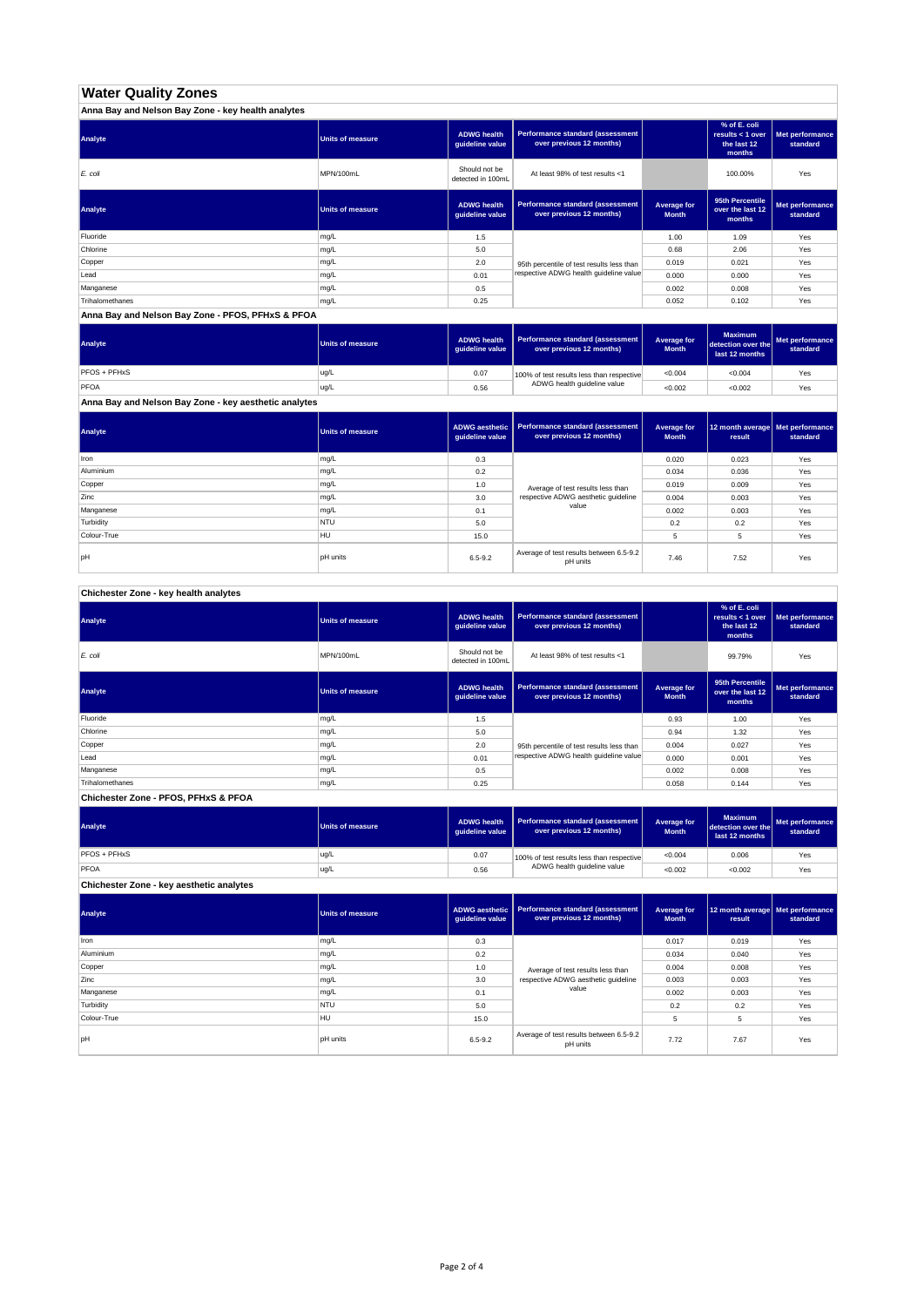| Grahamstown Zone - key health analytes |                         |                                       |                                                              |                             |                                                             |                             |
|----------------------------------------|-------------------------|---------------------------------------|--------------------------------------------------------------|-----------------------------|-------------------------------------------------------------|-----------------------------|
| Analyte                                | <b>Units of measure</b> | <b>ADWG health</b><br>guideline value | Performance standard (assessment<br>over previous 12 months) |                             | % of E. coli<br>results $<$ 1 over<br>the last 12<br>months | Met performance<br>standard |
| E. coli                                | MPN/100mL               | Should not be<br>detected in 100mL    | At least 98% of test results <1                              |                             | 99.79%                                                      | Yes                         |
| Analyte                                | <b>Units of measure</b> | <b>ADWG health</b><br>quideline value | Performance standard (assessment<br>over previous 12 months) | Average for<br><b>Month</b> | 95th Percentile<br>over the last 12<br>months               | Met performance<br>standard |
| Fluoride                               | mg/L                    | 1.5                                   |                                                              | 0.98                        | 1.07                                                        | Yes                         |
| Chlorine                               | mg/L                    | 5.0                                   |                                                              | 0.67                        | 1.24                                                        | Yes                         |
| Copper                                 | mg/L                    | 2.0                                   | 95th percentile of test results less than                    | 0.009                       | 0.015                                                       | Yes                         |
| Lead                                   | mg/L                    | 0.01                                  | respective ADWG health guideline value                       | 0.001                       | 0.001                                                       | Yes                         |
| Manganese                              | mg/L                    | 0.5                                   |                                                              | 0.002                       | 0.010                                                       | Yes                         |
| Trihalomethanes                        | mg/L                    | 0.25                                  |                                                              | 0.083                       | 0.138                                                       | Yes                         |
| Grahamstown Zone - PFOS, PFHxS & PFOA  |                         |                                       |                                                              |                             |                                                             |                             |

**ADWG health guideline value Average for Month Maximum detection over the last 12 months Met performance standard** 0.07 100% of test results less than respective  $\sim 0.004$  0.005  $\sim$  Yes 0.56 <0.002 <0.002 Yes PFOS + PFHxS ug/L<br>PFOA ug/L<br>PFOA ug/L PFOA ug/L 100% of test results less than respective ADWG health guideline value **Analyte Performance standard (assessment <b>Performance standard (assessment Performance standard (assessment Performance standard (assessment Performance standard (assessment** 

**Grahamstown Zone - key aesthetic analytes**

| Analyte     | <b>Units of measure</b> | guideline value | ADWG aesthetic   Performance standard (assessment  <br>over previous 12 months) | Average for<br><b>Month</b> | 12 month average   Met performance<br>result | standard |
|-------------|-------------------------|-----------------|---------------------------------------------------------------------------------|-----------------------------|----------------------------------------------|----------|
| Iron        | mg/L                    | 0.3             |                                                                                 | 0.020                       | 0.020                                        | Yes      |
| Aluminium   | mg/L                    | 0.2             |                                                                                 | 0.047                       | 0.047                                        | Yes      |
| Copper      | mg/L                    | 1.0             | Average of test results less than                                               | 0.009                       | 0.005                                        | Yes      |
| Zinc        | mg/L                    | 3.0             | respective ADWG aesthetic guideline                                             | 0.008                       | 0.004                                        | Yes      |
| Manganese   | mg/L                    | 0.1             | value                                                                           | 0.002                       | 0.004                                        | Yes      |
| Turbidity   | <b>NTU</b>              | 5.0             |                                                                                 | 0.2                         | 0.2                                          | Yes      |
| Colour-True | HU                      | 15.0            |                                                                                 | 5                           | 5                                            | Yes      |
| pH          | <b>pH</b> units         | $6.5 - 9.2$     | Average of test results between 6.5-9.2<br>pH units                             | 7.49                        | 7.53                                         | Yes      |

| Gresford Zone - key health analytes |  |
|-------------------------------------|--|
|                                     |  |

| Analyte                                | <b>Units of measure</b> | <b>ADWG</b> health<br>guideline value                                                      | Performance standard (assessment<br>over previous 12 months)                                       |                                    | % of E. coli<br>results < $1$ over<br>the last 12<br>months | Met performance<br>standard |
|----------------------------------------|-------------------------|--------------------------------------------------------------------------------------------|----------------------------------------------------------------------------------------------------|------------------------------------|-------------------------------------------------------------|-----------------------------|
| E. coli                                | MPN/100mL               | Should not be<br>detected in 100mL                                                         | At least 98% of test results <1                                                                    |                                    | 100.00%                                                     | Yes                         |
| Analyte                                | <b>Units of measure</b> | <b>ADWG</b> health<br>guideline value                                                      | Performance standard (assessment<br><b>Average for</b><br>over previous 12 months)<br><b>Month</b> |                                    | 95th Percentile<br>over the last 12<br>months               | Met performance<br>standard |
| Chlorine                               | mg/L                    | 95th percentile of test results less than<br>5.0<br>respective ADWG health guideline value |                                                                                                    | 0.90                               | 1.41                                                        | Yes                         |
| Gresford Zone - PFOS, PFHxS & PFOA     |                         |                                                                                            |                                                                                                    |                                    |                                                             |                             |
| Analyte                                | <b>Units of measure</b> | <b>ADWG</b> health<br>guideline value                                                      | Performance standard (assessment<br>over previous 12 months)                                       | <b>Average for</b><br>Month #      | <b>Maximum</b><br>detection over the<br>last 12 months      | Met performance<br>standard |
| PFOS + PFHxS                           | ug/L                    | 0.07                                                                                       | 100% of test results less than respective                                                          | < 0.004                            | < 0.004                                                     | Yes                         |
| PFOA                                   | ug/L                    | 0.56                                                                                       | ADWG health guideline value                                                                        | < 0.002                            | < 0.002                                                     | Yes                         |
| Gresford Zone - key aesthetic analytes |                         |                                                                                            |                                                                                                    |                                    |                                                             |                             |
| Analyte                                | <b>Units of measure</b> | <b>ADWG</b> aesthetic<br>guideline value                                                   | Performance standard (assessment<br>over previous 12 months)                                       | <b>Average for</b><br><b>Month</b> | 12 month average<br>result                                  | Met performance<br>standard |
| Turbidity                              | <b>NTU</b>              | 5.0                                                                                        | Average of test results less than<br>respective ADWG aesthetic quideline<br>value                  | 0.2                                | 0.2                                                         | Yes                         |
| pH                                     | <b>pH</b> units         | $6.5 - 9.2$                                                                                | Average of test results between 6.5-9.2<br>pH units                                                | 7.96                               | 8.04                                                        | Yes                         |